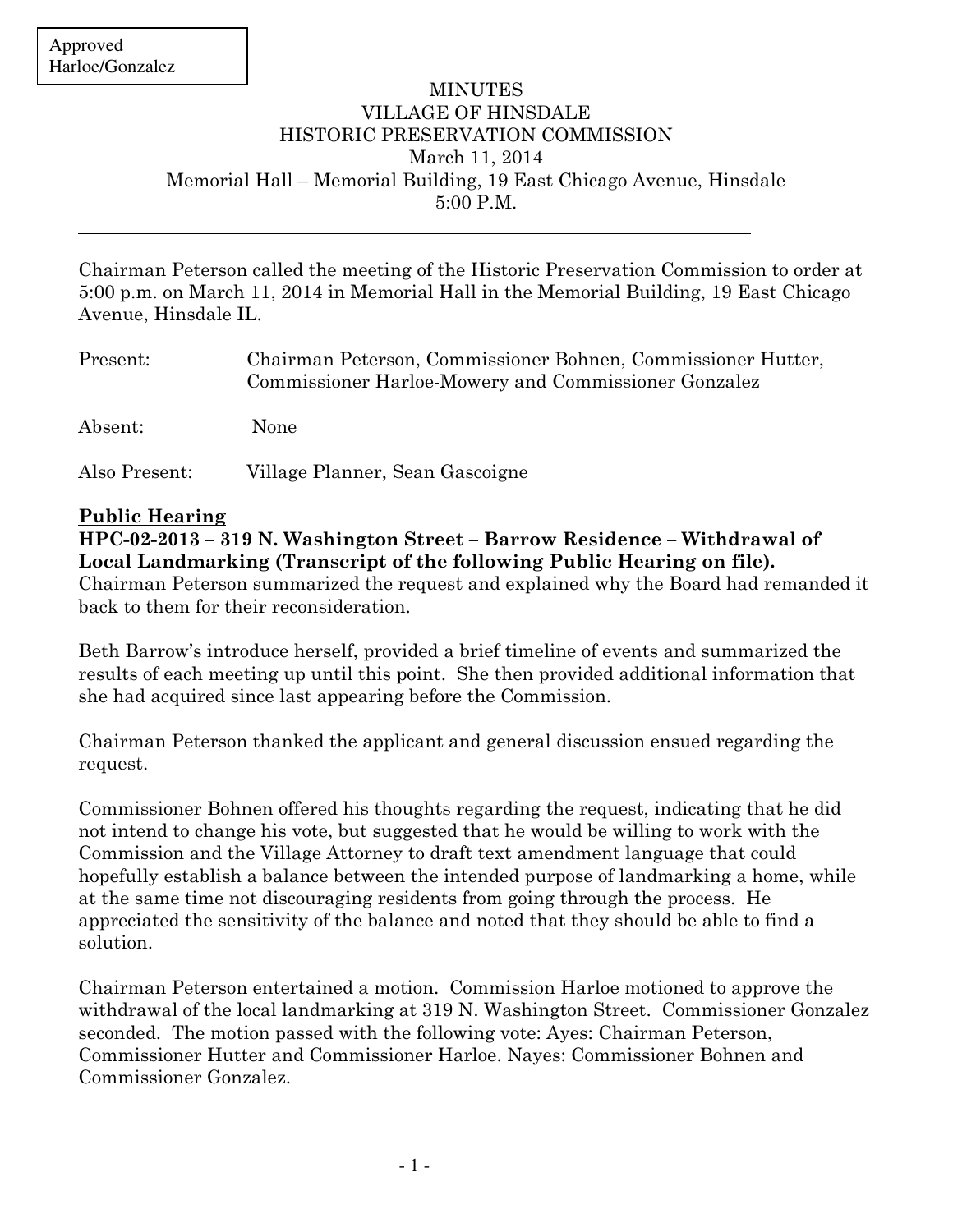## **Minutes**

Chairman Peterson introduced the minutes from February 11, 2014. Commissioner Harloe made a motion to approve the February 11, 2014 minutes. Commissioner Gonzalez seconded. The motion passed unanimously.

# **Discussion**

Chairman Peterson continued with the agenda items and quickly summarized the various bullet points for discussion, including the mapping project and how he saw that moving forward.

General discussion ensued regarding the mapping project and the Commission suggested solutions on how to determine who published the original map and how best to illustrate the new one.

Chairman Peterson recognized the ideas and indicated that they would continue to look into this. He then opened conversation on Preservation Month and asked the Commission to touch on any progress they had made since last month.

Commissioner Gonzalez summarized his progress on the coloring contest and then general discussion ensued regarding the formatting and media types for the schools on the other contests.

Commissioner Harloe offered her thoughts on the preservation judging and indicated that she had received comments last year that nominated homes were not informed of their nomination, making things somewhat difficult.

Mr. Gascoigne indicated that letters are sent to every address that is nominated, informing them of the nomination. He then indicated that because many times the person nominating is not the homeowner, they do not have other sources of contact information to get in touch with them so unfortunately, mailing is still the only option in this situation.

General discussion ensued regarding the different contests and the Commission suggested expanding the distribution of the coloring contest to other kid's stores within the downtown.

Mr. Gascoigne indicated that he would be happy to look into it and see if it was possible.

Chairman Peterson summarized the Commission's efforts in trying to recruit two additional Commissioners and then asked if there were any additional comments.

Commissioner Harloe offered some final thoughts regarding the application for the withdrawal of the landmarking at 319 N. Washington.

General discussion ensued regarding the request, as well as the Commission's desire to pursue the discussion of the text amendment on their future agendas. The Commission agreed that they wanted to make the process friendly, but at the same time not so easy to withdraw from, indicating that it should serve its intent, without discouraging individuals